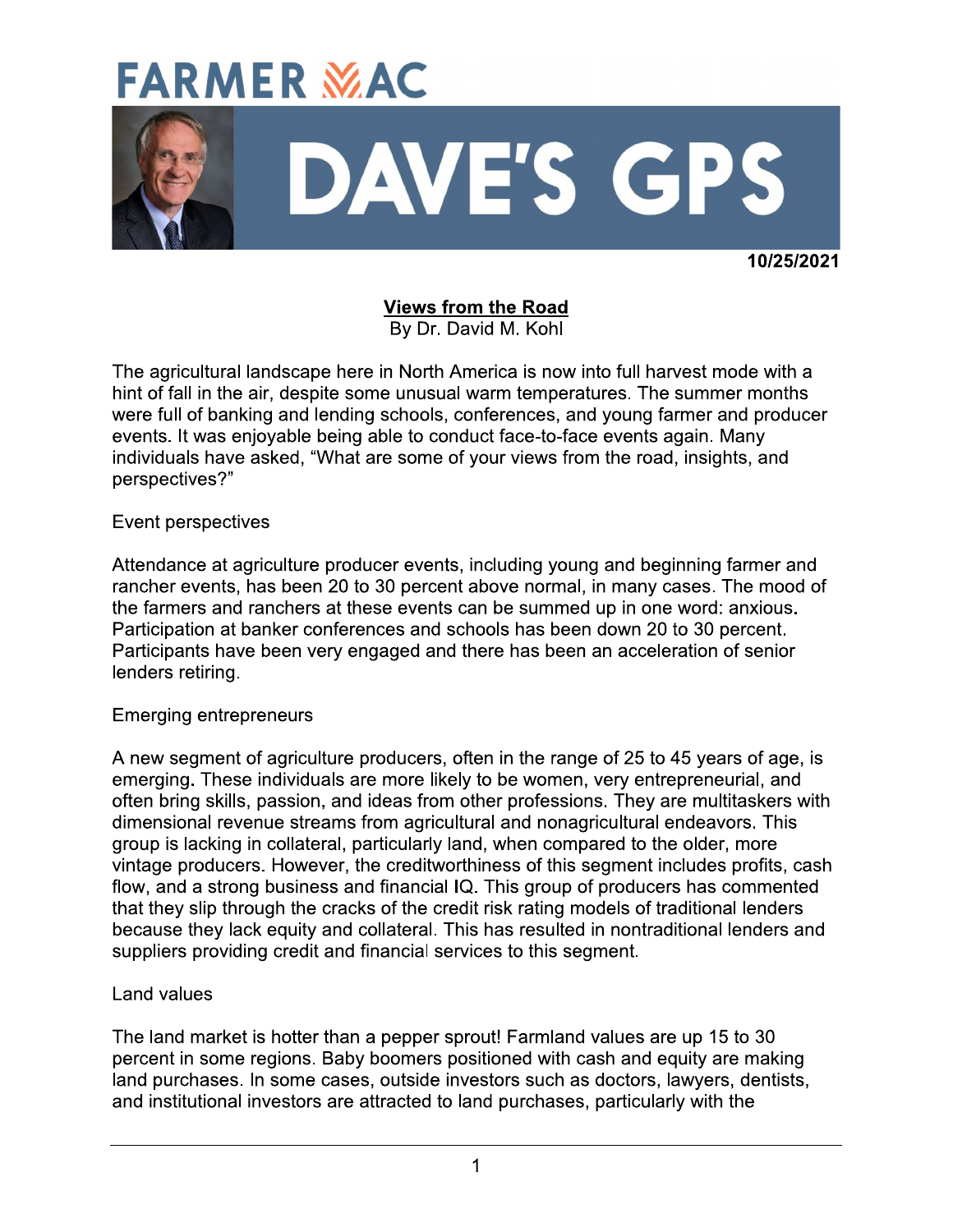possibility of solar, wind, and carbon payments spurred by the green movement. Cash rents are up 10 to 20 percent, which may be a precursor of the margin squeeze that will come in 2022 and 2023.

Yields

Some areas of the country are experiencing historical yields in the top five percent. Seed technology in drought-stricken areas is allowing crops to still yield. Very little new and used equipment is available, which should make for an interesting November and December tax season.

Financial risk: 2022 - 2023

The number one risk on the list is inflated costs with a wider variation of uncertainty in prices received. Inflation, whether it is fuel, energy, or fertilizer, is becoming a major concern for the agriculture industry. Availability and cost of inputs will challenge cash flow projections next year.

Weather conditions in the southern hemisphere favor a classic case of margin compression. The possibility of low snowfall and rain levels this winter could play a major role in hindering transportation on the major rivers, which is very critical for the agriculture industry. Coupled with supply, port, and marketing chain challenges, extreme revenue and expense volatility could be a producer's greatest challenge for 2022 and 2023. Cash flow projections with wider parameters on revenue and cost adjustments will be necessary. Close attention to the debt service coverage ratio will need to be an emphasis during the renewal season. Producers that have a nest egg of working capital and equity will have a fallback position if cash flows and profits are in arrears for a period of time.

In the art of agriculture lending, the assessment of your customers' marketing and risk management program will be a high priority. Whether it is commodity marketing, valueadded, or contracts with vertical integrators, close attention must be focused on the plan that has been developed, executed, and monitored. The speculative psychology that has been evidenced over the past two years may result in potential issues as some producers will have to adopt a more disciplined marketing approach.

Will the chickens come home to roost for individuals who financed long-term capital investments based on non-recurring revenue streams such as government payments or the aforementioned speculative profits? 2022 and 2023 will be the years of government payment reductions and shifts in compensation for green initiatives. Close attention to the amount of government support payments and whether they are recurring or nonrecurring must occur in your analysis. What will be the costs and benefits for each producer concerning the green payment initiatives?

Be aware of the senior generation's land purchases for the next generation that will be taking over. In the credit assessment, is there a management and estate transition plan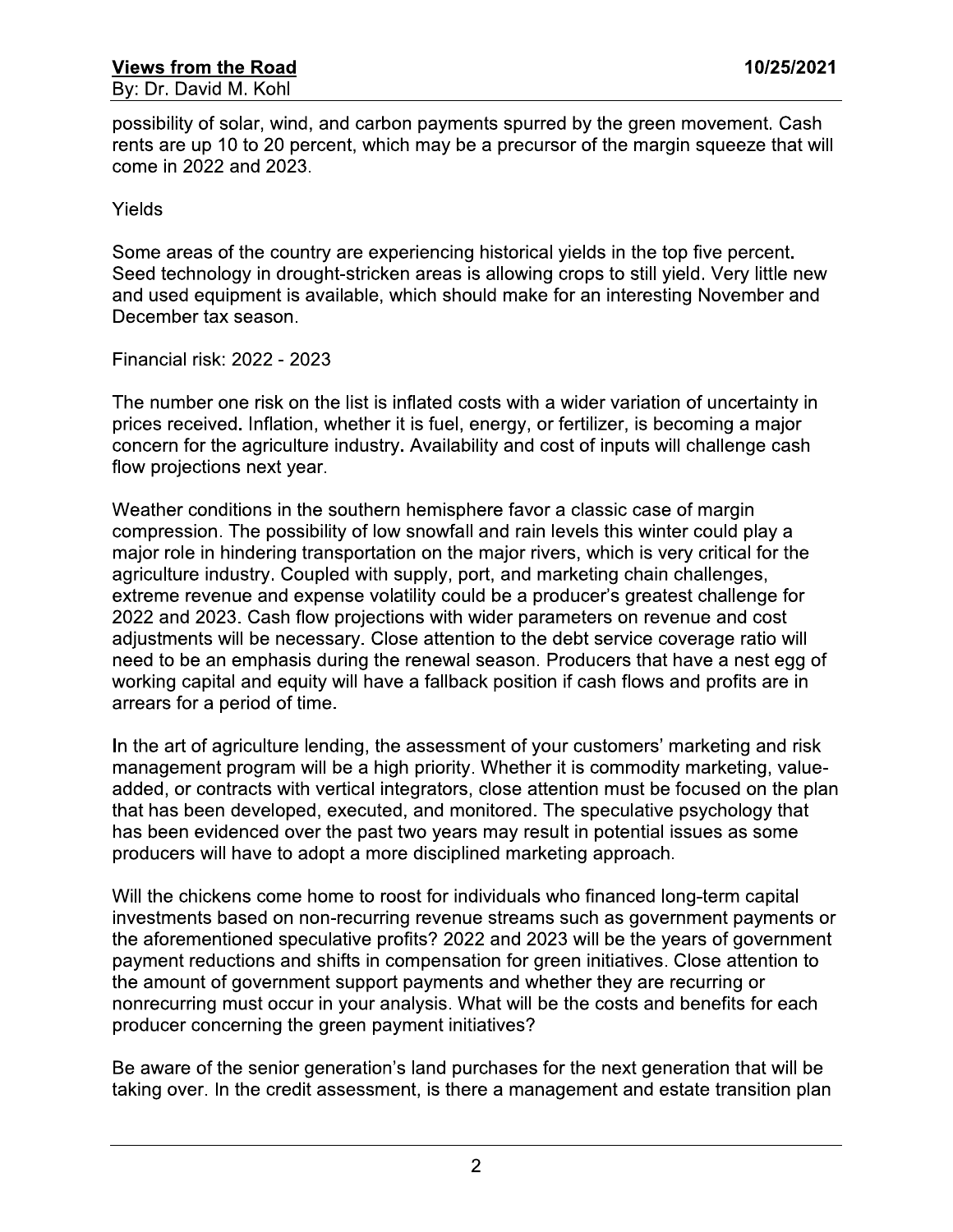in place? This is becoming a bigger credit issue as family farms consolidate with numerous family members.

Finally, the tax man will arrive next year in full force. Larger tax bills will impact cash flow plans. Estate taxes and the sale of capital assets will place more emphasis on a term called deferred taxes that has been historically emphasized by the Farm Financial **Standards Council.** 

As you gear up for the renewal season, many portfolios are strong, but are they sustainable? This is where an assessment of the business IQ and aligning the producer's risk appetite with your institution's programs are going to be very important. As you examine your end results, remember that good and bad decisions compound and manifest themselves over time. Inflation and volatility only exponentiates the numbers. See you at my next event or possibly at the Agricultural Bankers Conference in November in Cincinnati, Ohio.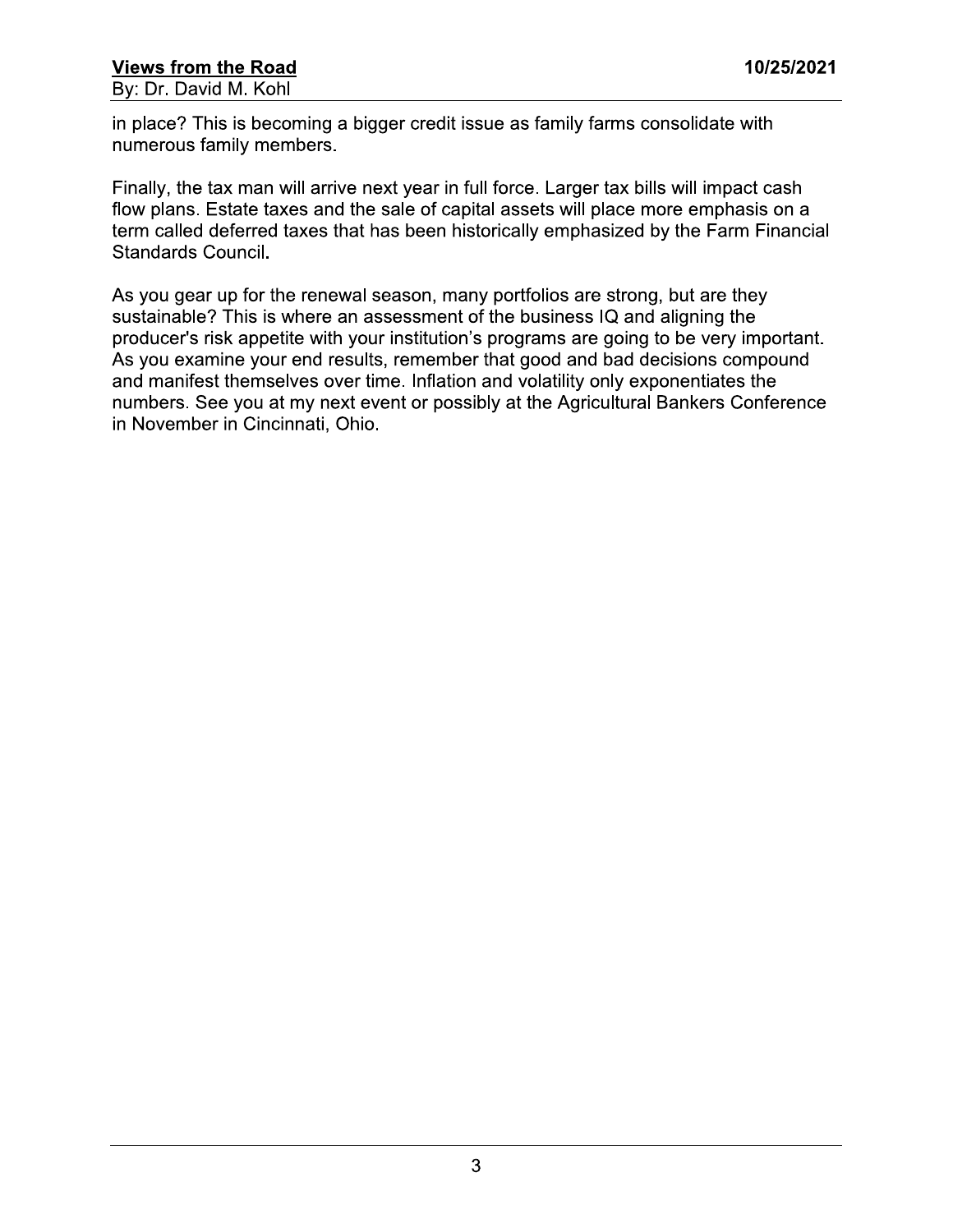## Domestic Economy

As the United States economy moves into the holiday season, there are some positive and negative signals according to the leading and lagging economic indicators. The Leading Economic Index (LEI) has continued along a positive path with a strong diffusion index of 70 or above in recent months.

Oil prices have increased to the mid-\$70 to low-\$80 per barrel level as supply chain issues, strong demand, and the transition from fossil fuels to more green energy have accelerated prices. The price of oil has ripple effects for associated commodities such as fertilizer and chemicals, which are very critical to the agriculture industry. Remember, too high or too low oil prices are usually a leading indicator for a possible downturn or recession.

Copper is a leading indicator of global economic growth and is still strong with prices above \$4.20 per pound. Zeroing in on manufacturing, the Purchasing Manager Index (PMI) has been above 50 for nine consecutive months, indicating potential growth in this sector. In recent months, the PMI has been close to 60, which bodes well for this sector of the U.S. economy.

The unemployment rate, a lagging economic indicator, is now at 4.8% for U-3 and 8.5% for U-6, which includes underemployed and discouraged workers. The shortage of productive workers has resulted in wage inflation with some industries rapidly moving toward automation. Will there be a shortage of jobs mid-decade as the movement to use capital to replace labor accelerates?

Housing starts are still strong with 1.555 million units annually, which is slightly above the benchmark of 1.5 million units. A scarcity of raw materials has created housing shortages in many areas of the country. Of course, low interest rates, strong employment, and wage growth will be critical for this component of the economy to be sustainable.

Factory utilization continues to be in the mid-70s range as supply chain issues for critical technical components continues to plaque the industry.

Inflation is the 800-pound gorilla that continues to challenge businesses and is now rippling into the rest of society. Core and headline inflation, both here in the U.S. and in Europe, are at the highest levels in a decade. Core inflation is at 4% and headline inflation is 5.4%, which are both well above targets established by the Federal Reserve. The question becomes, will inflation accelerate possible interest rate increases and the action of tapering, meaning the Federal Reserve would scale back asset purchases? Either action could create headwinds for the stock market and the Index of Consumer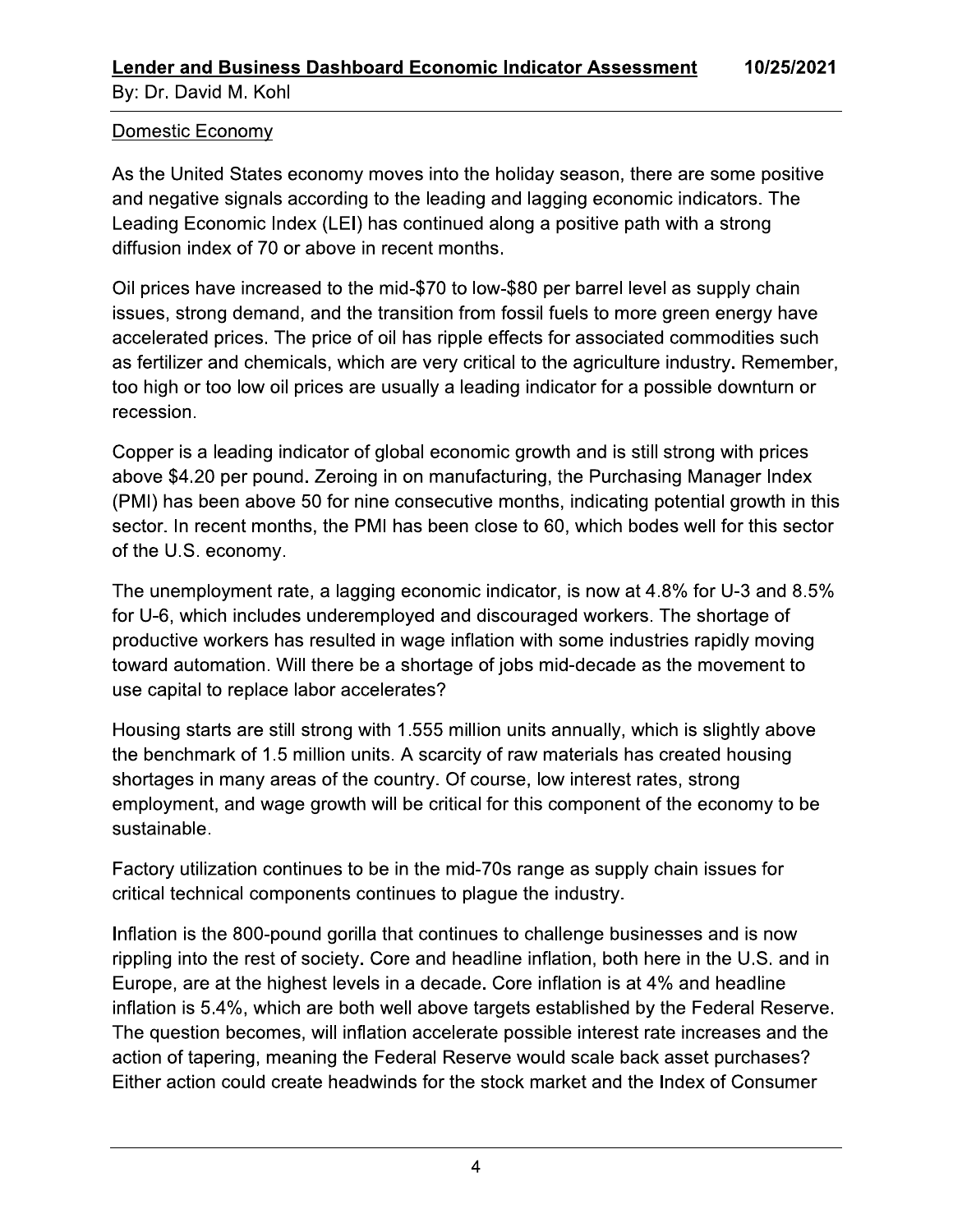Sentiment, which is already at a questionable level in the low 70s. Behavioral economics and the wealth effect are alive and well!

## Global economy

Geopolitical transitions based on elections have been spotlighted in recent months. Election results in California, the sixth largest economy in the world, Canada, Germany, and Japan would suggest a movement toward socialism with more government involvement in the economy.

China's movement from authoritarian capitalism to a more traditional socialist stance appears to be a high priority of President Xi and his agenda. The theme of common prosperity and redistribution of wealth for the second largest economy in the world appears to be well on its way. Individual businesses that have generated copious amounts of wealth are being urged by the government to redistribute their wealth for the common good. This government crackdown is being seen more in the Chinese headlines. Weather issues and dry weather are contributing to power outages that are challenging the manufacturing segment in China. As discussed in recent columns. China has made a formal application to the Comprehensive and Progressive Agreement for Trans-Pacific Partnership (CPTPP) to gain trading power globally. Expect resistance from members such as Australia and Canada for acceptance into this trade agreement.

Trade issues with China will be a fourth quarter issue with the United States and others around the world. As agriculture lenders, this may creep heavily into the agricultural sector if tariffs are implemented. If supply can be generated from Brazil or Eastern Europe to meet China's needs, this could also be a factor impacting commodity prices in the future.

Election results from Germany, the fourth largest economy in the world, would suggest business as usual for Germany and the European community. It will be interesting to watch how the United States, Europe, and other supporters such as Japan take a stance against China's aggressive trade and military strategies. Pay closer attention to France, where national elections will occur next year. This could be very critical in the dynamics of the European economy and political forefront.